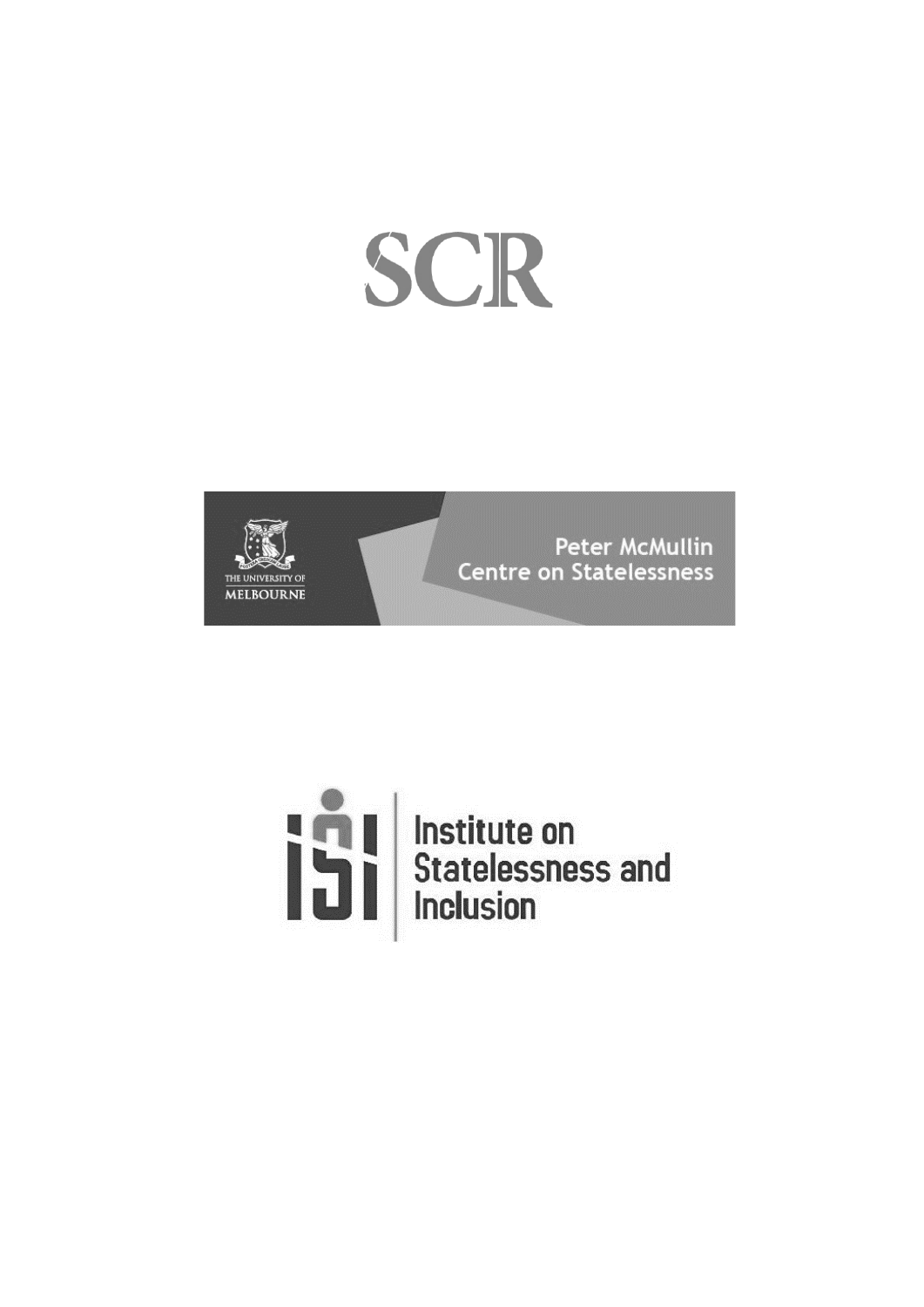# 2021 Editorial Team

### EDITORS IN CHIEF

Professor Michelle Foster *Peter McMullin Centre on Statelessness, Melbourne Law School (Australia)*

## CASE NOTE EDITOR

Dr Katia Bianchini *Researcher, Max Planck Institute for Social Anthropology, Department of Law and Anthropology, Halle (Saale, Germany)*

Dr Laura van Waas *Institute on Statelessness and Inclusion (The Netherlands)*

# CRITIQUE AND COMMENT EDITOR

Professor Jamie Liew *Director, Institute of Feminist and Gender Studies, University of Ottawa (Canada)*

## BOOK REVIEW EDITOR

Dr Barbara von Rütte *Postdoctoral Research Fellow, Institute for European Global Studies, University of Basel (Switzerland)*

# MANAGING EDITORS

Maria Jose Recalde-Vela *PhD Researcher, Tilburg Law School and Volunteer, Institute on Statelessness and Inclusion (The Netherlands)*

Jade Roberts *PhD Researcher, Peter McMullin Centre on Statelessness, Melbourne Law School (Australia)*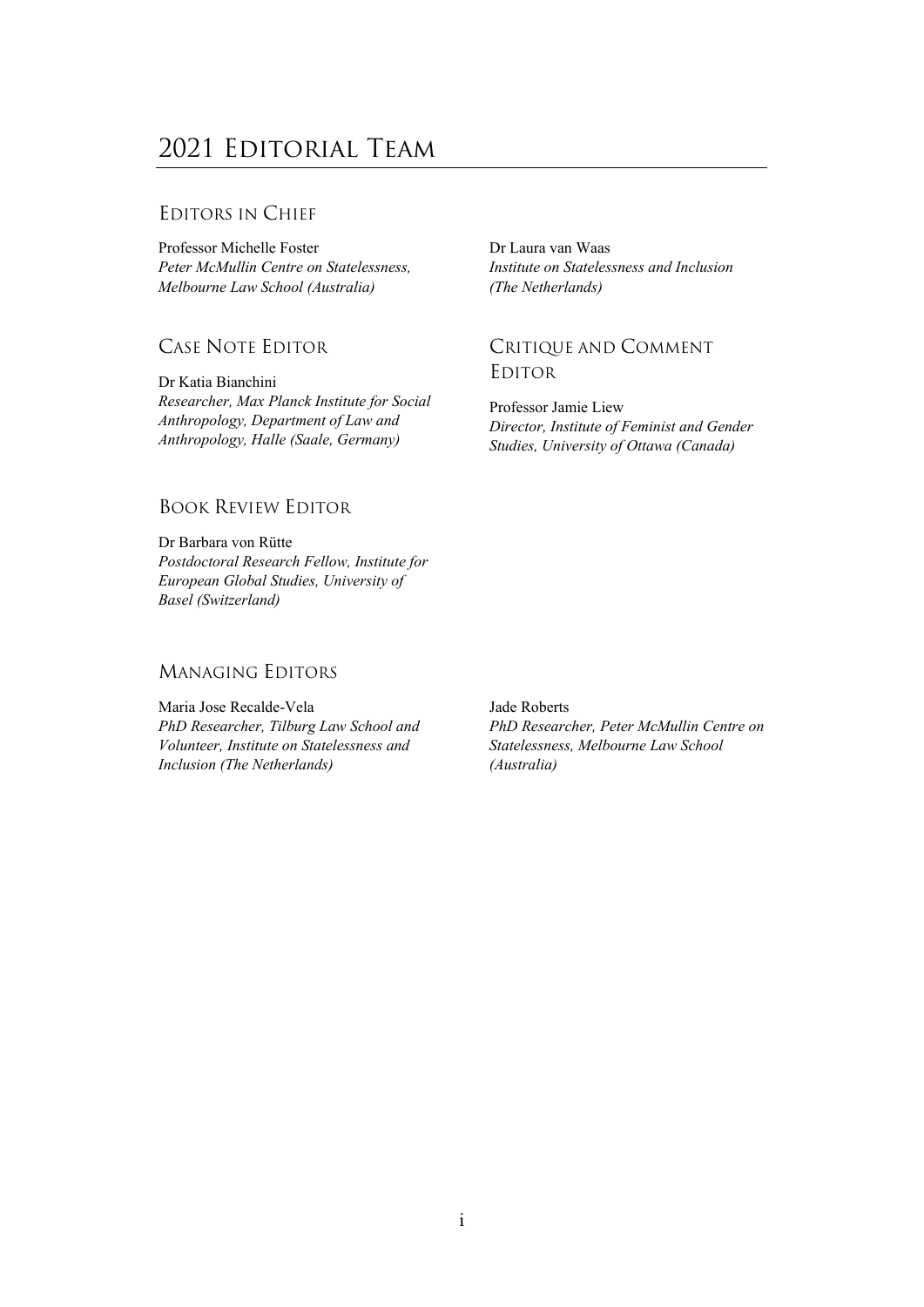# 2021 Editorial Team

## PRODUCTION MANAGER

Eliah Castiello *Research Fellow, Peter McMullin Centre on Statelessness, Melbourne Law School (Australia)*

## PRODUCTION EDITORS

Ingrid Bennett *JD Candidate, The University of Melbourne Law School (Australia)*

Bella Ruskin *JD Candidate, The University of Melbourne Law School (Australia)*

## CITATIONS MANAGER

Peter Clynes *JD Candidate, The University of Melbourne Law School (Australia)*

# CITATIONS OFFICER

Shruti Sudarsan *JD Candidate, The University of Melbourne Law School (Australia)*

## PROJECT OFFICER

Calin Miles *JD Candidate, The University of Melbourne Law School (Australia)*

# COPY EDITORS

| Ilaria Bigaran  | Inna Kuzminykh     |
|-----------------|--------------------|
| Bree Booth      | Wilson Lee         |
| Shyamni Chokshi | Alexandra McKinnon |
| Julia Despard   | Kalinda Scheef     |
| Andrew Herrmann | Victor Sun         |
| Hannah Joyce    | Amelia Walters     |
| Andrew Kembe    | Rachel Walters     |
| Eilidh Kirk     |                    |
| Andy Kuoch      |                    |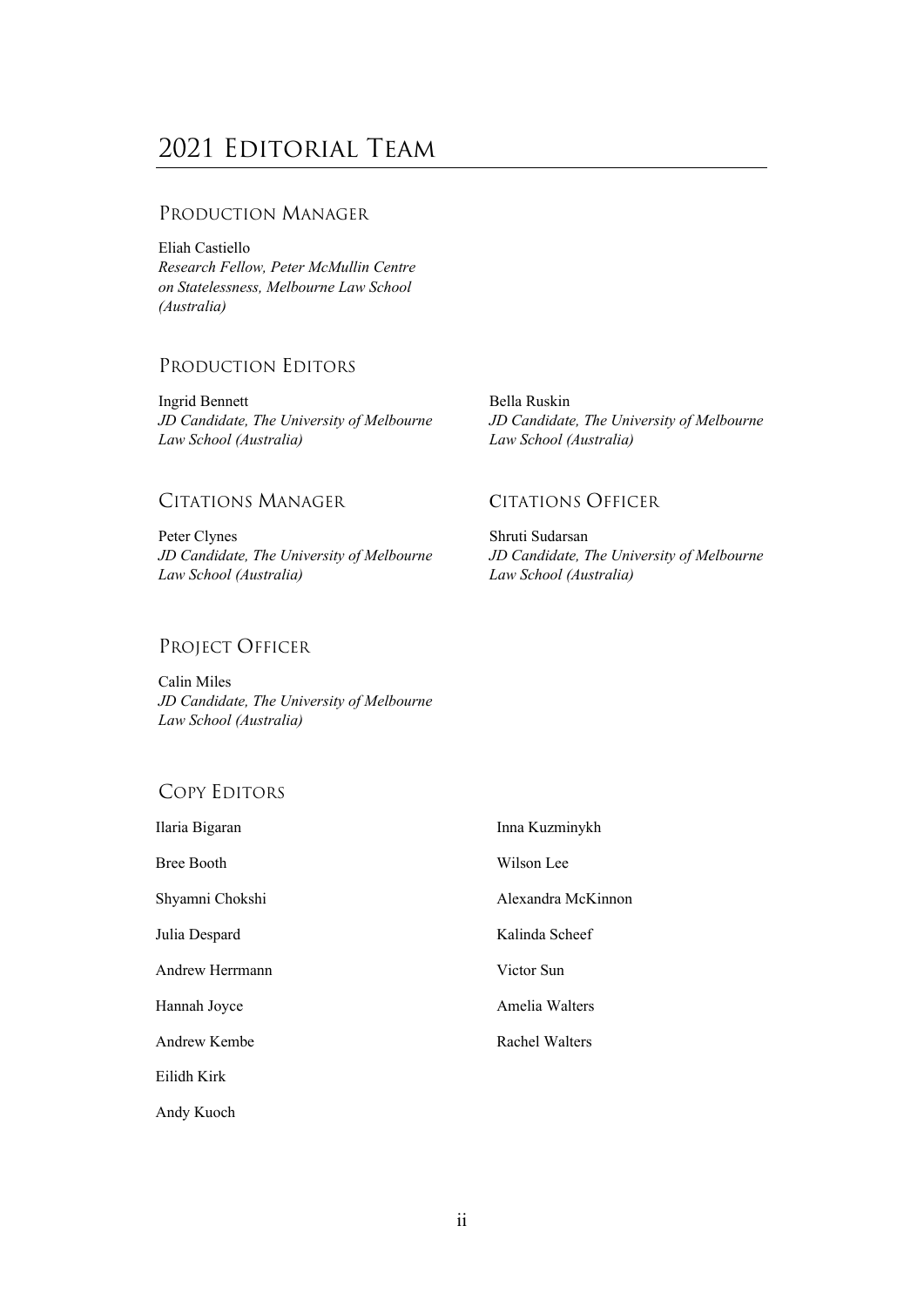# Editorial Board

#### Dr Edwin Abuya

*Associate Professor at the School of Law, University of Nairobi (Kenya)*

#### Dr Seth Anziska

*Mohamed S Farsi-Polosnky Lecturer in Jewish–Muslim Relations, University College London (UK)*

#### Professor Osamu Arakaki

*PhD Professor of International Law at International Christian University (Japan)*

#### Mr Fateh Azzam

*Human Rights Consultant; Executive Member, Boston Consortium for Arab Region Studies (USA)*

Professor Matthew J Gibney *Professor of Politics and Forced Migration, Refugee Studies Centre, University of Oxford (UK)*

Professor Penny Green *Professor of Law and Globalisation, and Director of the International State Crime Initiative, Queen Mary University of London (UK)*

#### Professor Dr Gerard-René de Groot

*Emeritus Professor of Comparative Law and Private International Law, Maastricht University (Netherlands); Professor of Private Law, University of Aruba (West Indies)*

#### Professor Linda Kerber

*May Brodbeck Professor in the Liberal Arts and Professor of History, Emerita, University of Iowa (USA)*

#### Professor Audrey Macklin

*Director of the Centre for Criminology and Sociolegal Studies and Professor and Chair in Human Rights, University of Toronto (Canada)*

#### Dr Bronwen Manby *Visiting Senior Fellow, Centre for the Study of Human Rights, London School of Economics (UK)*

#### Dr Parivelan KM

*Associate Professor & Chairperson, Nodal Centre of Excellence for Human Rights Education & Centre for Statelessness and Refugee Studies, School of Law, Rights and Constitutional Governance, Tata Institute of Social Sciences (India)*

#### Dr Nando Sigona

*Senior Lecturer & Birmingham Fellow and Deputy Director, Institute for Research into Superdiversity, University of Birmingham (UK)*

#### Professor Julia Sloth-Nielson

*Professor, Department of Public Law and Jurisprudence, University of the Western Cape (South Africa) and Professor of Children's Rights in the Developing World, University of Leiden (Netherlands)*

Professor Kim Rubenstein *Professor of Law and Public Policy Fellow, Australian National University (Australia)*

Professor Peter Spiro *Charles Weiner Professor of Law, Temple University Law School (USA)*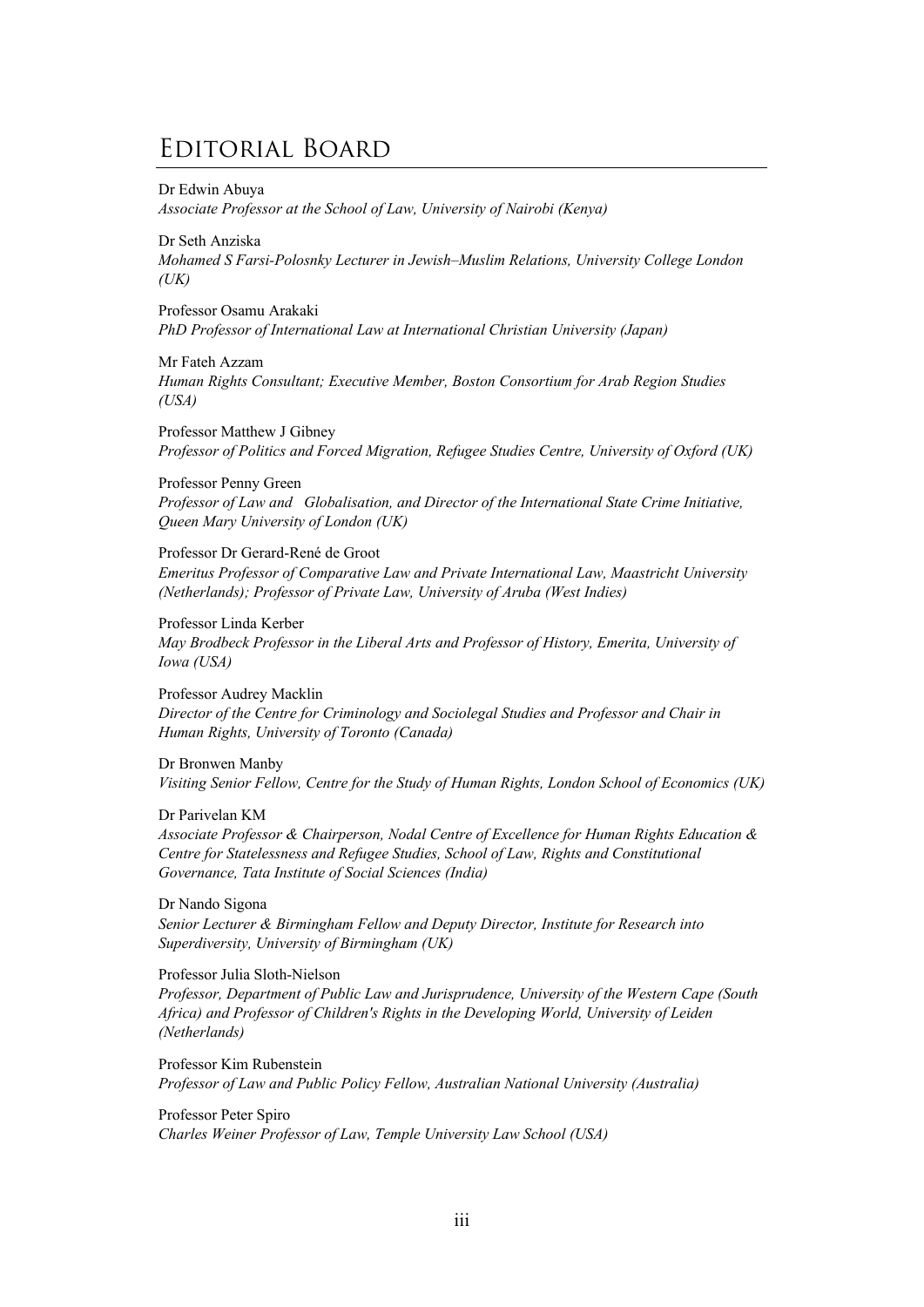# Artwork: Critical Mass

The featured artwork on our website was submitted as part of an open call for pieces responding to the *Review*'s focus on advancing understandings of statelessness and citizenship phenomena and challenges. 'Critical Mass' has been developed by architect and artist Wasim Z Habashneh. The artist's statement is as follows:

Using the traditional sand art practiced in Jordan to fill discarded fluorescent tubes with pixelated patterns.

This pattern reflects the critical mass, a term that indicates the sufficient number of adopters of innovation in a social system, so that the rate of adoption becomes selfsustaining and creates further growth. The layers of sand are positioned to resemble the transition phase of a critical mass affecting the existing mass.

The sand particles resemble the human presence and necessity in such an environment.

The piece questions the definition of a normal and healthy community: statelessness and citizenship are now an inevitable reality in our world, therefore finding ways to include them in our collective pattern is as important as retaining the current one.

# **SUBMISSIONS**

The *Statelessness & Citizenship Review* is an online, open source academic journal that publishes two issues per year. Please send an electronic copy of your submission, preferably in Microsoft Word format, to the Editors in Chief at:

 $\langle \text{info}(\hat{\omega}) \rangle$ screview.net

All articles, critique and comments and case notes published are refereed. Other pieces are refereed at the discretion of the Editors in Chief.

# Online Resources

All pieces in this issue are available from our website:

<statelessnessandcitizenshipreview.com>

All URLs cited in this issue are active as of July 2021.

# CITATIONS

This issue has been cited in accordance with the fourth edition of the *Oxford University Standard for the Citation of Legal Authorities* ('*OSCOLA*') as supplemented by the *Review*'s House Rules on grammar, punctuation and citation.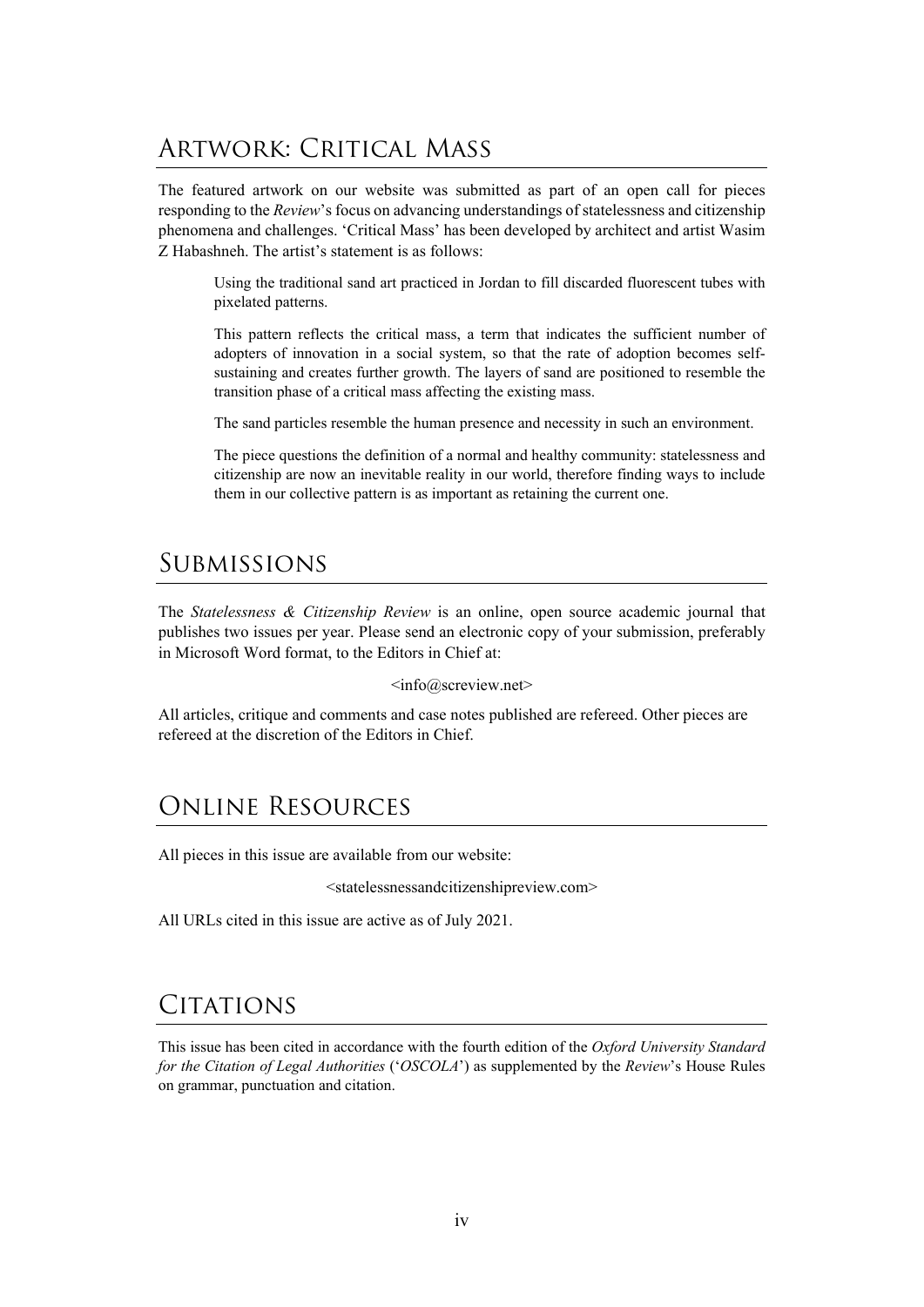This volume and issue may be cited as:

(2021) 3(1) *Statelessness & Citizenship Review*

© Peter McMullin Centre on Statelessness and Institute on Statelessness and Inclusion 2021 All rights by all media reserved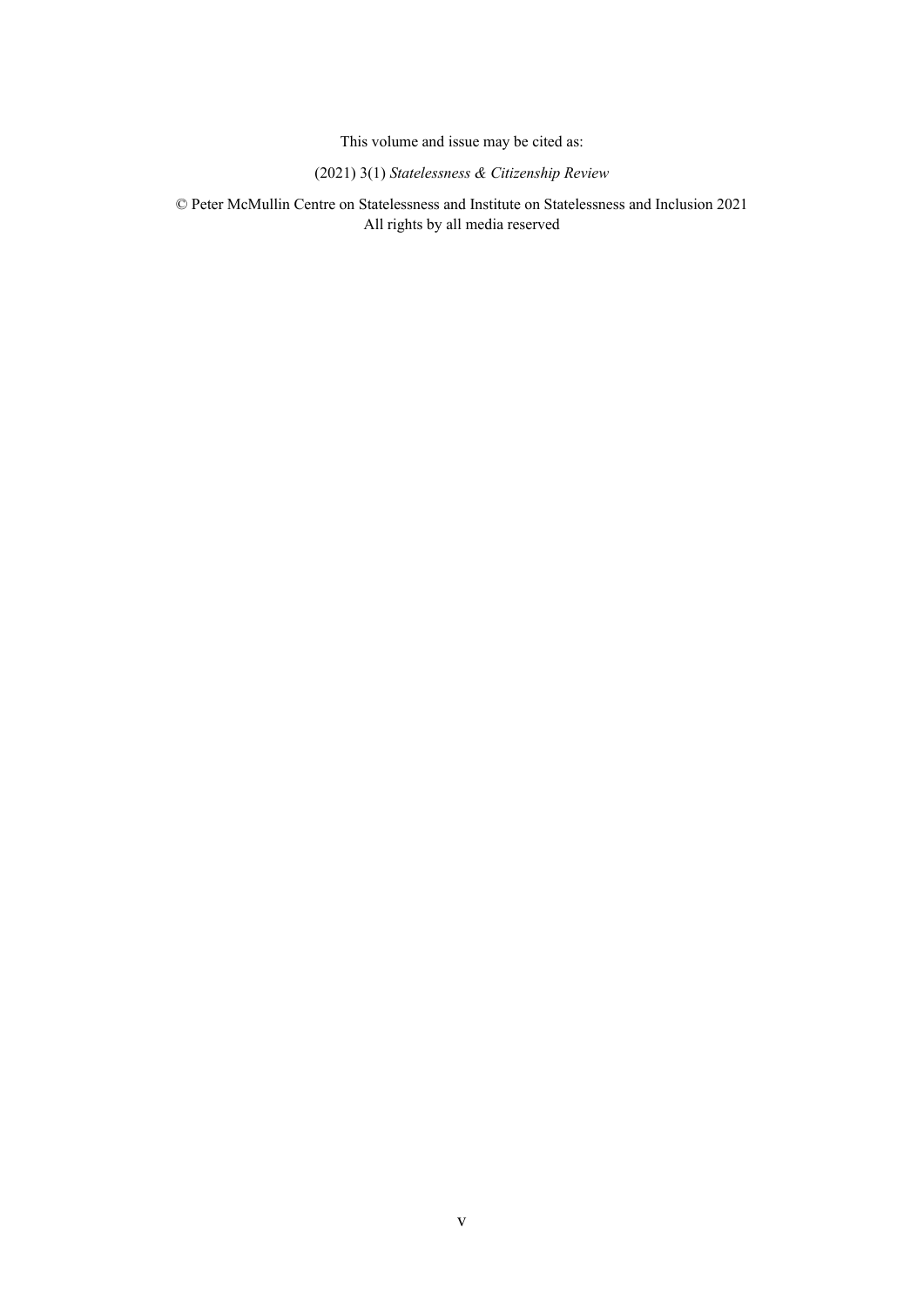EDITORIAL

*Michelle Foster and Laura van Waas* 1

ARTICLES

Colonial Legacies in Syrian Nationality Law and the Risk of Statelessness

*Malak Benslama-Dabdoub* 6

Peoples' Right to a Nationality and the Eradication of Statelessness in Africa

*Darren Ekema Ewumbue Monono* 33

Breaking the Presumption That Applicants of Statelessness Determination Procedure Are Foreign

*Paola Pelletier Quiñones* 59

CASE NOTES

*TP v Minister of Home Affairs* (Judgement) Court of Rome, Sentence No 9140, 22 April 2014

*Paolo Farci* 93

*Judgment No 335-13-JP* (12 August 2020) (Constitutional Court of Ecuador)

*Ana María Moreno-Sáchica* 98

*Germany v XT* (CJEU, 2021): Palestinian Refugees, UNRWA, and Article 1D of the *Refugee Convention*

*Cynthia Orchard* 105

CRITIQUE AND COMMENTARY

Towards a Stateless Standpoint Epistemology

*Haqqi Bahram* 113